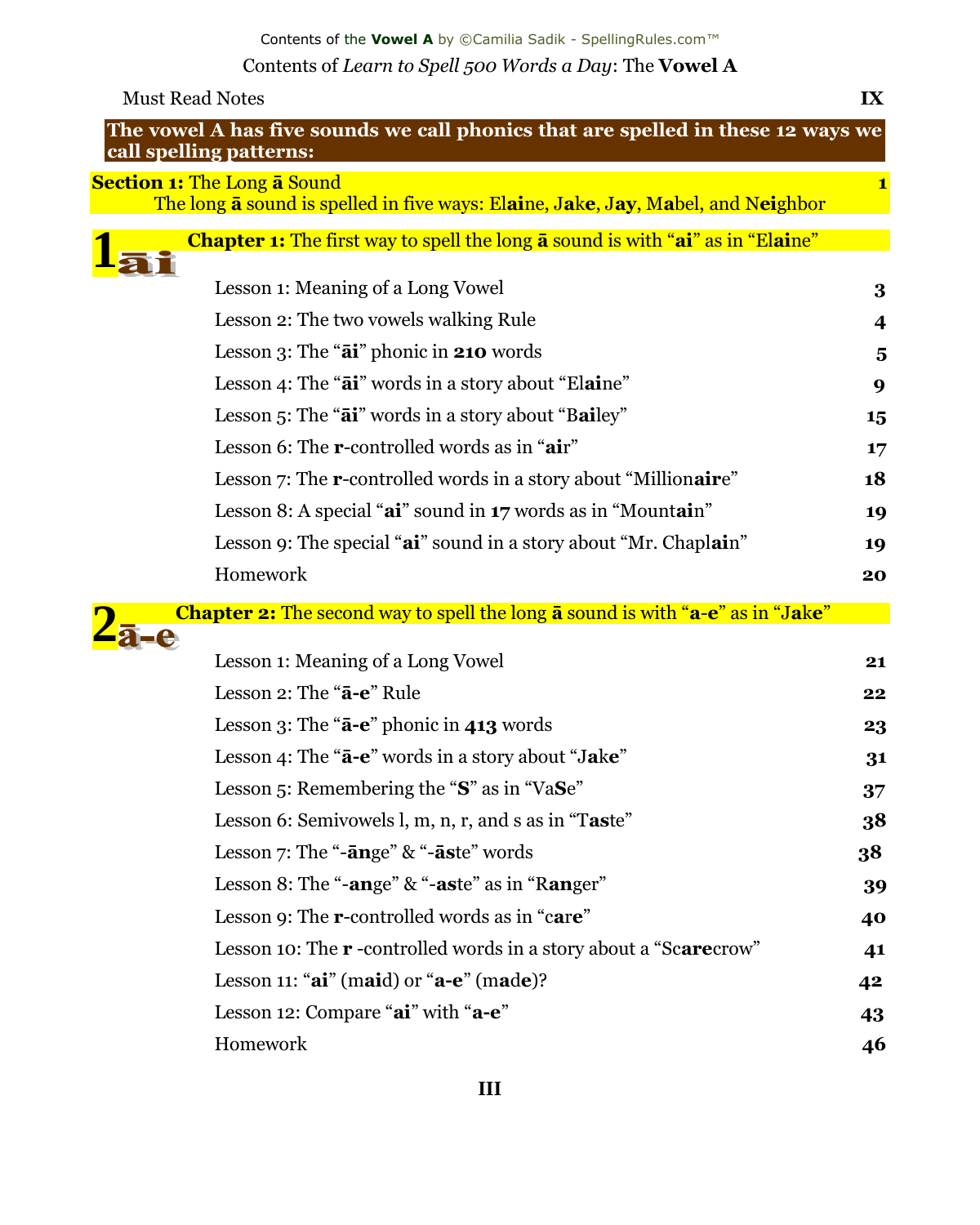| Chapter 3: The third way to spell the long a sound is with "ay" as in "Jay"                    |    |
|------------------------------------------------------------------------------------------------|----|
| Lesson 1: Meaning of a Long Vowel                                                              | 49 |
| Lesson 2: The "ay" is for the end of words                                                     | 50 |
| Lesson 3: The "ay" phonic in 120 words                                                         | 51 |
| Lesson 4: The "ay" words in a story about "Jay"                                                | 54 |
| Lesson 5: Adding "-ing" as in "Playing"                                                        | 57 |
| Lesson 6: Adding "-ed" (Played) or "-d" (Paid)                                                 | 57 |
| Homework                                                                                       | 58 |
| Chapter 4: The fourth way to spell the long a sound is with "a'" as in "Mabel"                 |    |
| Lesson 1: Meaning of a Long Vowel                                                              | 59 |
| Lesson 2: The stressed final "a'" Rule                                                         | 60 |
| Lesson 3: The " $a^{\prime}$ " phonic in 78 words                                              | 61 |
| Lesson 4: The stressed "a'" words in a story about "Mabel"                                     | 63 |
| Homework                                                                                       | 64 |
| <b>Chapter 5:</b> The fifth way to spell the long <b>a</b> sound is with "ei" as in "Neighbor" |    |
|                                                                                                |    |
| Lesson 1: Meaning of a Long Vowel                                                              | 65 |
| Lesson 2: Homonyms' Theory                                                                     | 66 |
| Lesson 3: The "ei" phonic in 30 words                                                          | 66 |
| Lesson 4: The "ei" words in a story about "Neighbor"                                           | 67 |
| Lesson 5: Minor spelling patterns of long $\bar{a}$ as in "They"                               | 68 |
| General Homework for all of long $\bar{a}$                                                     | 69 |
| <b>Section 2: The Short a Sound</b>                                                            | 77 |
| The short $\ddot{a}$ is the second sound of the vowel "a."                                     |    |
| <b>Chapter 6:</b> The short <b>ă</b> sound as in "Dad"                                         |    |
| Lesson 1: Meaning of a Short Vowel                                                             | 79 |
| Lesson 2: The short vowels' Rule                                                               | 80 |
| Lesson 3: The short $\check{a}$ phonic in 97 words                                             | 81 |
|                                                                                                |    |
| Lesson 4: The short $\breve{\mathbf{a}}$ words in a story about "Dear Matt"                    | 83 |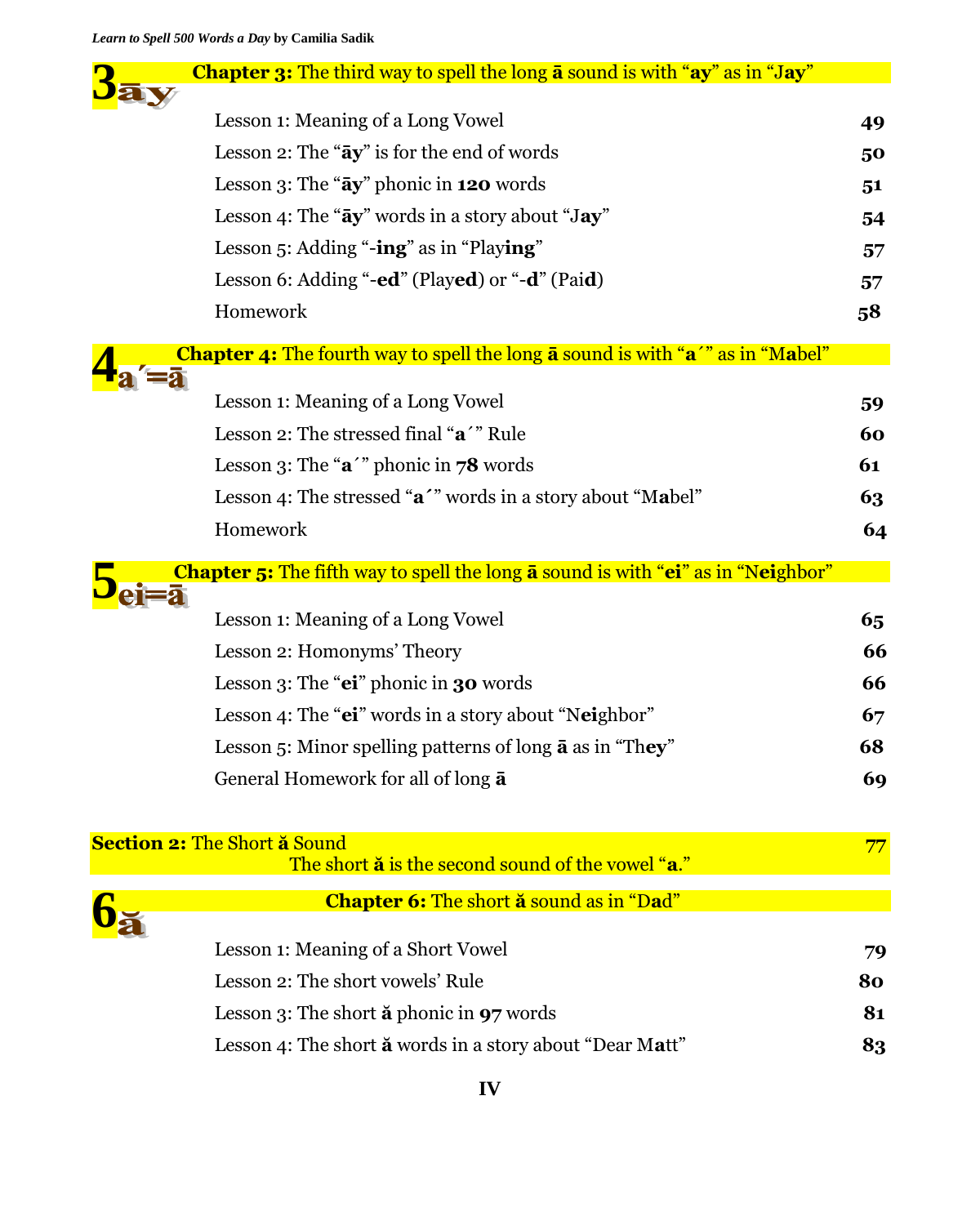|                         | Contents of the Vowel A by ©Camilia Sadik - SpellingRules.com™                                                                               |            |
|-------------------------|----------------------------------------------------------------------------------------------------------------------------------------------|------------|
|                         | Lesson 5: The short $\breve{\mathbf{a}}$ words in a story about "Sam & Pam"                                                                  | 83         |
|                         | Lesson 6: Doubling the consonants after short $\ddot{a}$                                                                                     | 85         |
|                         | Lesson 7: The short $\breve{\mathbf{a}}$ words in a story about "Dear Daddy"                                                                 | 87         |
|                         | Lesson 8: The <b>r</b> -controlled words as in "car"                                                                                         | 89         |
|                         | Lesson 9: The <b>r</b> -controlled word in a story about "Marc"                                                                              | 90         |
|                         | Lesson 10: Compare ă with a                                                                                                                  | 92         |
|                         | Homework                                                                                                                                     | 98         |
|                         |                                                                                                                                              |            |
|                         | <b>Section 3: The Special Sounds of "a"</b><br>This first special sound $\circ$ of "a" is spelled in these four ways: all, always, auto, law | 99         |
|                         | <b>Chapter 7:</b> The special sound of "a" in "a+ll" as "Football"                                                                           |            |
|                         |                                                                                                                                              |            |
|                         | Lesson 1: Explanations of the " $a+ll$ " phonic as in "tall"                                                                                 | 101        |
|                         | Lesson 2: "Il" as in "wall" or one "I" as in "walnut"?                                                                                       | 102        |
|                         | Lesson 3: The " $a+ll$ " phonic in 48 words                                                                                                  | 103        |
|                         | Lesson 4: The "all" words in a story about "Football"                                                                                        | 104        |
|                         | Homework                                                                                                                                     | 105        |
|                         | <b>Chapter 8:</b> The special sound of "a" in "a+l" as in "Walter"                                                                           |            |
|                         |                                                                                                                                              |            |
|                         | Lesson 1: Explanations of the " $a+1$ " phonic as in "false"                                                                                 | 107        |
|                         | Lesson 2: The "al" phonic in $48$ words                                                                                                      | 108        |
|                         | Lesson 3: The "al" words as in a story about "Walter"                                                                                        | 109        |
|                         | Homework                                                                                                                                     | <b>110</b> |
| $\overline{\mathbf{C}}$ | Chapter 9: The special sound of "a" in "au" as in "Paul"                                                                                     |            |
| au=                     |                                                                                                                                              |            |
|                         | Lesson 1: The "au" phonic inside words as in "auto"                                                                                          | 111        |
|                         | Lesson 2: The "au" phonic in 201 words                                                                                                       | 112        |
|                         | Lesson 3: A vocabulary list of some of the "au" words                                                                                        | <b>116</b> |
|                         | Lesson 4: The "au" words as in "Paul"                                                                                                        | 117        |
|                         | Homework                                                                                                                                     | 122        |